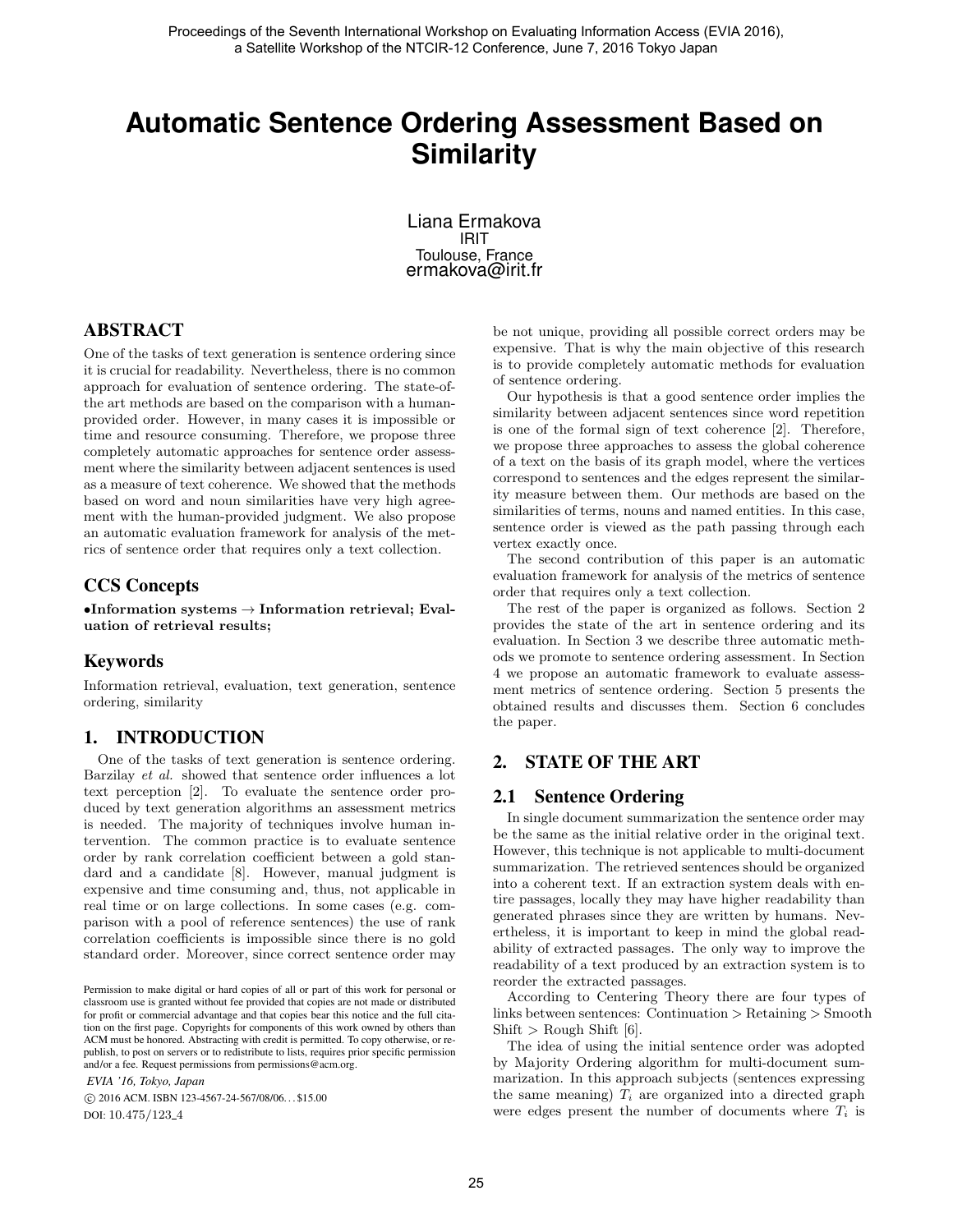followed by  $T_i$  and the best order corresponds to the Hamiltonian path of maximal length [2]. Another approach is to assign time stamp to each event and to order them chronologically. The use of chronological ordering is restricted to the news articles on the same topic [2]. Diversity topics in the news demand another way to arrange sentences extracted for multi-document summarization. Application of a text corpus provides the ground for improving readability. In this case the optimal order is found by the greedy algorithm maximizing the total probability [8]. In a narrative text verbs and adjectives play an important role in the semantic relations between sentences [1]. Specific ordering is applied to verb tenses [8]. Lapata proposed to consider sentence ordering as a Markov process [8]. In [21] sentence re-ordering is based on document time-stamps and sentence position within a document. No further details are provided. Ying et al. re-ordered sentences according to its timestamps in the original document [20]. To ensure local coherence of a summary, Hickle et al. used a hierarchical clustering algorithm to re-order sentences that contain similar information [7]. Mihalcea and Tarau suggested a directed backward graph where the edges are oriented from a sentence to previous sentences in the text [10].

#### 2.2 Evaluation

Traditional methods of readability evaluation are based on the familiarity of terms and syntax complexity [4, 12, 19, 22]. Syntactical methods may be combined with statistics (e.g. sentence length, the depth of a parse tree, omission of personal verb, rate of prepositional phrases, noun and verb groups etc.) [3]. Last methods are suitable only for the readability evaluation of a particular sentence and therefore they cannot be used for extracts assessment.Researches also propose to use language models [4, 15]. Usually assessors assign score to the readability of text in some range [2]. Syntactical errors, unresolved anaphora, redundant information and coherence influence readability and therefore the score may depend on the number of these mistakes [14].

Traditionally, evaluation of sentence order is based on the comparison of the ranked lists of sentences in a gold standard and a candidate [8]. Different non-parametric rank correlation coefficients (e.g. Kendall, Spearman or Pearson coefficients) may be used to find the dependence [9]. However as it is shown in [8], Kendall coefficient is the most suitable for sentence ordering assessment:

$$
\tau = 2 \times \frac{(number(agreement) - number(disagrement))}{N(N-1)}
$$
\n(1)

Since sentence ordering may be "correct", but not necessary unique, it is advisable to consider an average value of different results [8]. BLEU and edit distance may be applied for relevance judgment as well as for readability evaluation. Like correlation coefficients, these metrics are semiautomatic since they require gold standards.

#### 3. PROPOSITION

We propose three approaches to evaluate the global coherence of text (mainly sentence ordering) on the basis of its graph model , where vertices represent sentences and edges correspond to the similarity measure between them. The hypothesis is that neighboring sentences should be somehow similar to each other. Thus, we introduce here three

methods for sentence ordering assessment based on similarity measures between the sentences adjacent in the text. The major advantages of the proposed approaches is that they are completely automatic and they do not require any external source.

#### 3.1 Similarity for Sentence Ordering Assessment

In the first model we propose, the score of a document  $D$  is computed as the normalized similarity between all adjacent sentences  $(S_i, S_{i+1})$ :

$$
score(D) = \frac{\sum_{i=1}^{n-1} sim(S_i, S_{i+1})}{n-1}
$$
 (2)

where  $n$  is the total number of sentence in the document  $D$ .

The similarity between sentence is estimated by the cosine measure:

$$
sim(S, P) = cos(S, P) = \frac{\sum_{i=1}^{n} S_i P_i}{\sqrt{\sum_{i=1}^{n} S_i^2} \sqrt{\sum_{i=1}^{n} P_i^2}}
$$
 (3)

where S and P are the adjacent sentences,  $S_i$  and  $P_i$  are the  $i$ −th terms in the vector representation of the sentences S and P.

This method requires only stemming and sentence chunking.

#### 3.2 Nouns

We adopted the idea of H. G. Silber and K. F. Mccoy that nouns provide the most valuable information [16]. Therefore, we map each sentence into to the set of nouns. Then we calculate the cosine similarity measure between the adjacent sentences. The total score of a text is estimated as an average noun set cosine similarity between sentences. The method requires par-of-speech tagging.

#### 3.3 Named Entities

Many researches indicate that named entity recognition may improve information retrieval performance, including tweet study [5, 11, 13]. Thus, we decided to try to apply named entity similarity for the sentence ordering evaluation. The total score of a document is calculated as a normalized named entity similarity. As in two previous approaches, we use the cosine similarity between adjacent sentences.

## 4. EVALUATION FRAMEWORK

#### 4.1 Source Data Sets

For test collection generation we used three source datasets:

- TREC (Text Retrieval Conference) Robust data set;
- WT10G;
- Wikipedia dump.

TREC Robust Track data set is a "pure" collection since the documents have almost the same format and there is no spam [18]. There are 4 sources of documents: the news articles from

- The Financial Times, 1991-1994 (FT) 564MB, 210,158 documents;
- Federal Register, 1994 (FR94) 395MB, 55,630 documents;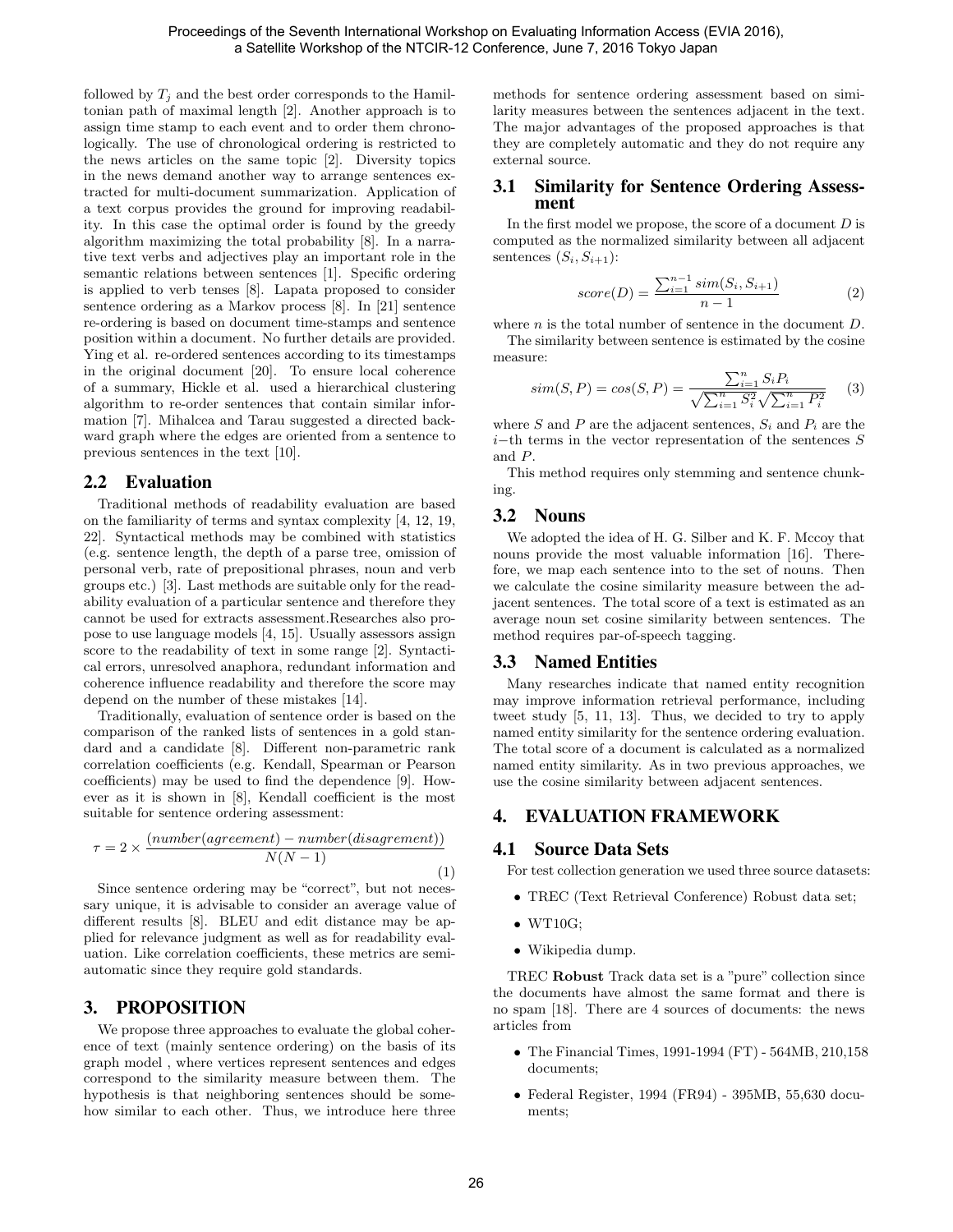- Foreign Broadcast Information Service (FBIS) 470MB, 130,471 documents;
- The LA Times 475MB, 131,896 documents.

Documents are tagged by SGML. The collected documents are not normalized and may contain spelling or other errors. We used 193,022 randomly chosen documents.

In contrast, WT10G is a snapshot of the web with real documents in HTML format, some of which are spam. As it was showed in [17], WT10G "looks like" the web. WT10G was used at TREC Web track 2000-2001. It is 10GB subset of the web snapshot of 1997 from Internet Archive. WT10G contains 1,692,096 documents from 11,680 servers (minimum 5 documents per server). As in the Robust collection, documents are not normalized and tagged by SGML parser. We randomly selected 88,879 documents.

The third data set we used was the recent (April 2011) cleaned English Wikipedia XML dump, totally 3,217,015 non-empty pages [14]. All notes, history and bibliographic references were removed. Thus, a page was composed of a title (*title*), an abstract (*a*) and sections (*s*). A section had a header  $((h))$ . Abstract and sections contained paragraphs  $(p)$  and entities  $(t)$  referring to other pages. We chose randomly 32,211 articles.

#### 4.2 Test Collection Construction

We assumed that the best sentence order is produced by a human (gold standard) and a good evaluation measure should small degradation of results provoked by small permutation in sentence ordering and greater rate of shuffling should provoke larger effect since in this case the obtained order is remoter from the human-made one.

Therefore, for evaluation of the proposed measures we suggest the following types of datasets:

- Source collection;
- $Rn$ -collection;
- $\bullet$  R-collection.

Rn-collection is generated from the source collection by a random shift of  $n$  sentences within each document. We used R1 and R2 collections.

R-collection is derived from the source collection by shuffling of sentences within each document.

In average, the degrees of the permutation should to be ordered as follows:  $Source < R1 < R2 < ... < Ri < ... < R$ . Thus, the scores of a good metric in average should be order like  $Source > R1 > R2 > ... > Ri > ... > R$ .

This approach for evaluation of sentence ordering is completely automatic and it requires only a text corpus.

#### 5. RESULTS

Table 1 provides the results of the evaluation of the proposed measures and the relative differences of the scores of permuted texts with the scores of the original texts. In this table the column Method refers to one of the proposed methods. The column Score shows the values obtained by the proposed methods. R1-score presents the score obtained for the texts where one sentence was randomly shifted. R2-score refers to the values corresponding to texts with two shifted sentences. R-score demonstrates the results for the texts with shuffled sentences. Sim denotes the method based on

|  |  | Table 1: General results |  |
|--|--|--------------------------|--|
|--|--|--------------------------|--|

| Method       | Collection |        | Score R1-score R2-score R-score |           |            |
|--------------|------------|--------|---------------------------------|-----------|------------|
| Sim          | Wikipedia  | 0.1052 | 0.1008                          | 0.0977    | 0.0721     |
|              |            |        | 4.18%                           | 7.44\%    | 33.88%     |
|              | Robust     | 0.1032 | 0.0988                          | 0.0959    | 0.074      |
|              |            |        | $4.26\%$                        | $7.39\%$  | $30.45\%$  |
|              | WT10G      | 0.1024 | 0.0978                          | 0.0943    | 0.0592     |
|              |            |        | 4.49%                           | 8.28\%    | 45.81%     |
| NounSim      | Wikipedia  | 0.0964 | 0.0914                          | 0.0882    | 0.0599     |
|              |            |        | $5.19\%$                        | 8.97\%    | $41.38\%$  |
|              | Robust     | 0.1078 | 0.1028                          | 0.0991    | 0.0729     |
|              |            |        | $4.64\%$                        | 8.46\%    | $35.22\%$  |
|              | WT10G      | 0.0852 | 0.0813                          | 0.0783    | 0.0448     |
|              |            |        | 4.58%                           | $8.49\%$  | 51.60%     |
| <b>NESim</b> | Wikipedia  | 0.0178 | 0.0187                          | 0.0191    | 0.0205     |
|              |            |        | $-5.06\%$                       | $-6.95\%$ | $-14.14\%$ |
|              | Robust     | 0.0102 | 0.01                            | 0.0098    | 0.0092     |
|              |            |        | $1.96\%$                        | $4.00\%$  | 10.20%     |
|              | WT10G      | 0.0275 | 0.0266                          | 0.0259    | 0.0228     |
|              |            |        | 3.27%                           | $6.02\%$  | 18.15\%    |

the similarity based on all words. NounSim and NESim take into account only nouns and named entities respectively.

For the Wikipedia articles, TREC and WT10G documents according to the methods  $Sim$  and  $NounSim$  score >> R1− score >>  $R2 - score$  >>  $R - score$  and the difference is significant at  $p = 0.05$  (Student t-test). This fact proves that the proposed measures agree with the human judgments and that smaller permutations in sentence order provoke smaller changes in the score. Therefore, we can conclude that the measures Sim and NounSim are quite good for sentence order evaluation.

For TREC and WT10G we can observe the same tendency for the method NESim. However, at the Wikipedia collection the method NESim showed the inversed trend. Thus, it is possible to draw a conclusion that NESim is not a universal metric. Moreover, it is less stable since NE may be quite sparse. Since many sentences do not have NE, the similarity between them is often 0.

The table provides evidence that NounSim demonstrates the higher difference between human-made and shuffled texts than Sim for all test collections. It allows to state that NounSim should be preferred over Sim in case when one want to differentiate more the obtained results.

One of the drawbacks of the proposed models is that the assigned the same score to the inversed orders (e.g. order  $A - B - C$  obtains the same score as  $C - B - A$ ). This fact is caused by the symmetric similarity measure we use (cosine). Although, it is quite easy to cope this problem by applying a non-symmetric similarity or divergence (e.g.